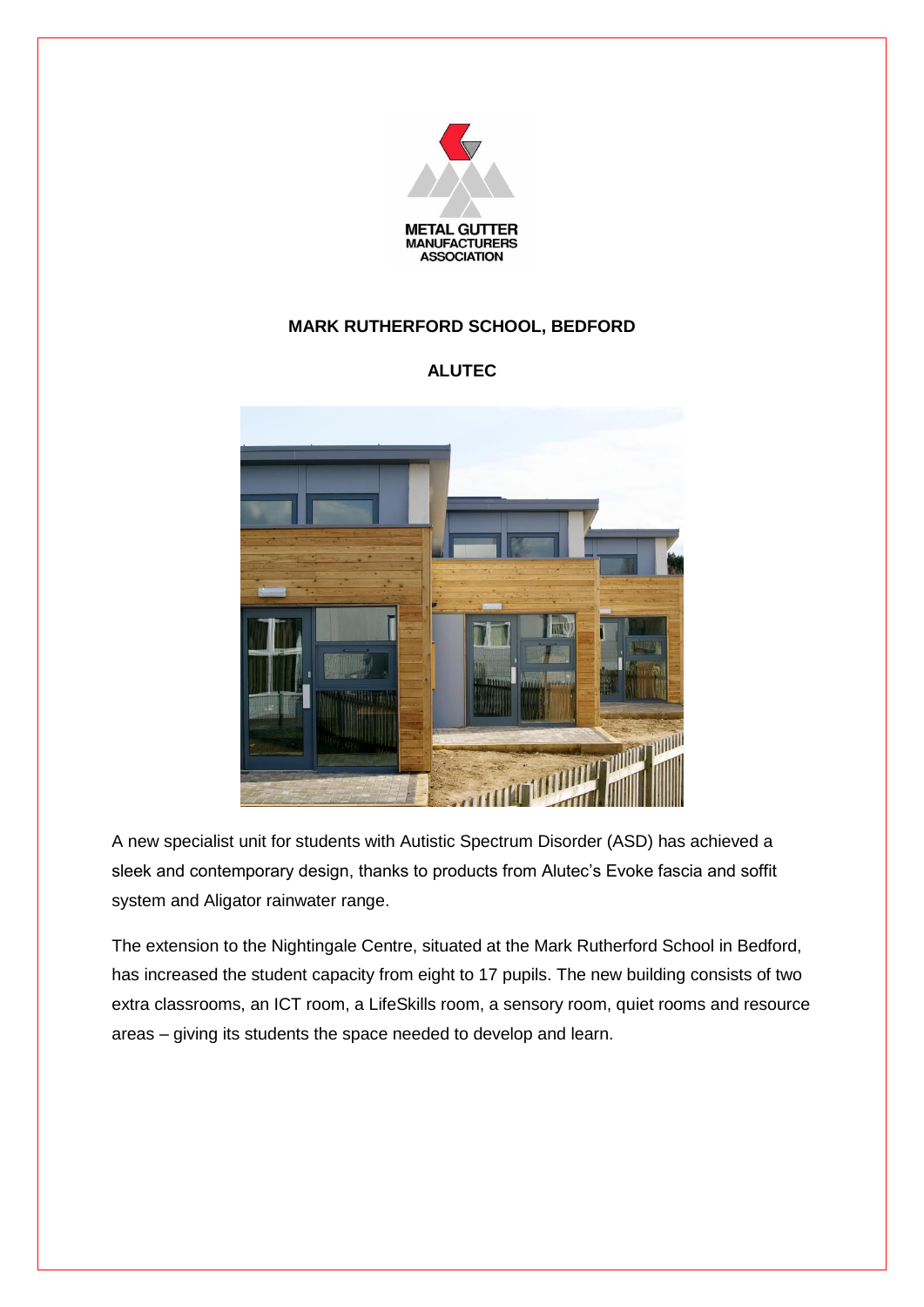Mark Ellerby, director of Mark Ellerby Architects said: "The building was designed around a stepped plan, with rooms encircling a new landscaped entrance courtyard. The design evolved as three separate blocks, each with its own mono pitched roof and linking flat roof to the next unit.



"The roof and gutter design for the new building was a key element in the scheme, as the three mono pitched roofs were designed as a standing seam system, but executed as a single ply membrane with seams. Therefore, we required an elegant and cost effective solution for the very visible roofline.

"Design decisions and specifications were taken jointly between ourselves and the school, so together we specified Alutec's Evoke fascia and soffit system, as well as its Aligator Boxer gutter and vandal resistant downpipes. These products were ideal for the project as they presented a contemporary and minimalist appearance thanks to their smooth, uniformed profiles."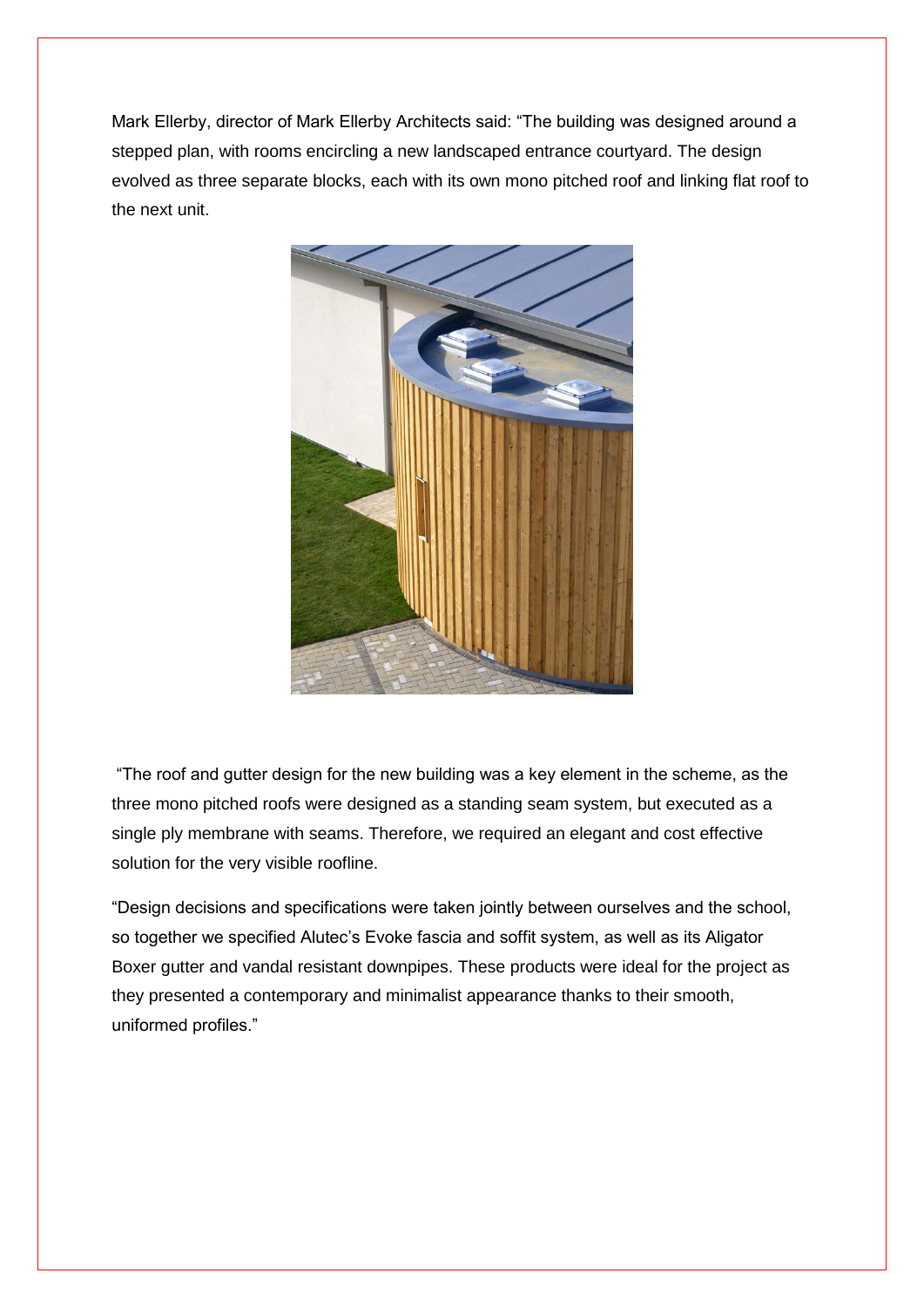Manufactured to meet the highest standards of durability and reliability, Alutec's Evoke fascia and soffit system offers a lightweight alternative to PVC or sheet aluminium solutions. Comprising 100% recycled polyethylene core, with a marine grade aluminium outer layer and high performance PVDF paint finish, the system is extremely durable.

Alutec's Aligator Boxer gutter system has a contemporary box profile, which features concealed brackets and unions, projecting a modern, sleek appearance and offering an alternative design to traditional curved profiles. What's more the vandal resistant downpipes installed at the Nightingale Centre, feature internal joints and hidden brackets, meaning that the pipes cannot be damaged or vandalised easily by being climbed on or pulled off the wall.



Martin Peat, director of Richardson and Peat, contractors for the project, commented: "As the products are manufactured from aluminium, they are very light and easy to handle on site. This helped prevent any site delays and meant we could complete the job on time. What's more Alutec's products have a long life expectancy and require virtually no maintenance, which is great for the customer."

Both the Aligator Boxer gutter system and the Evoke fascia and soffit system boast exceptionally long life expectancies of 50 years plus – providing a long-term cost effective solution. In addition, as marine grade aluminium is so impervious to corrosion, very little maintenance is required during this extended lifecycle.